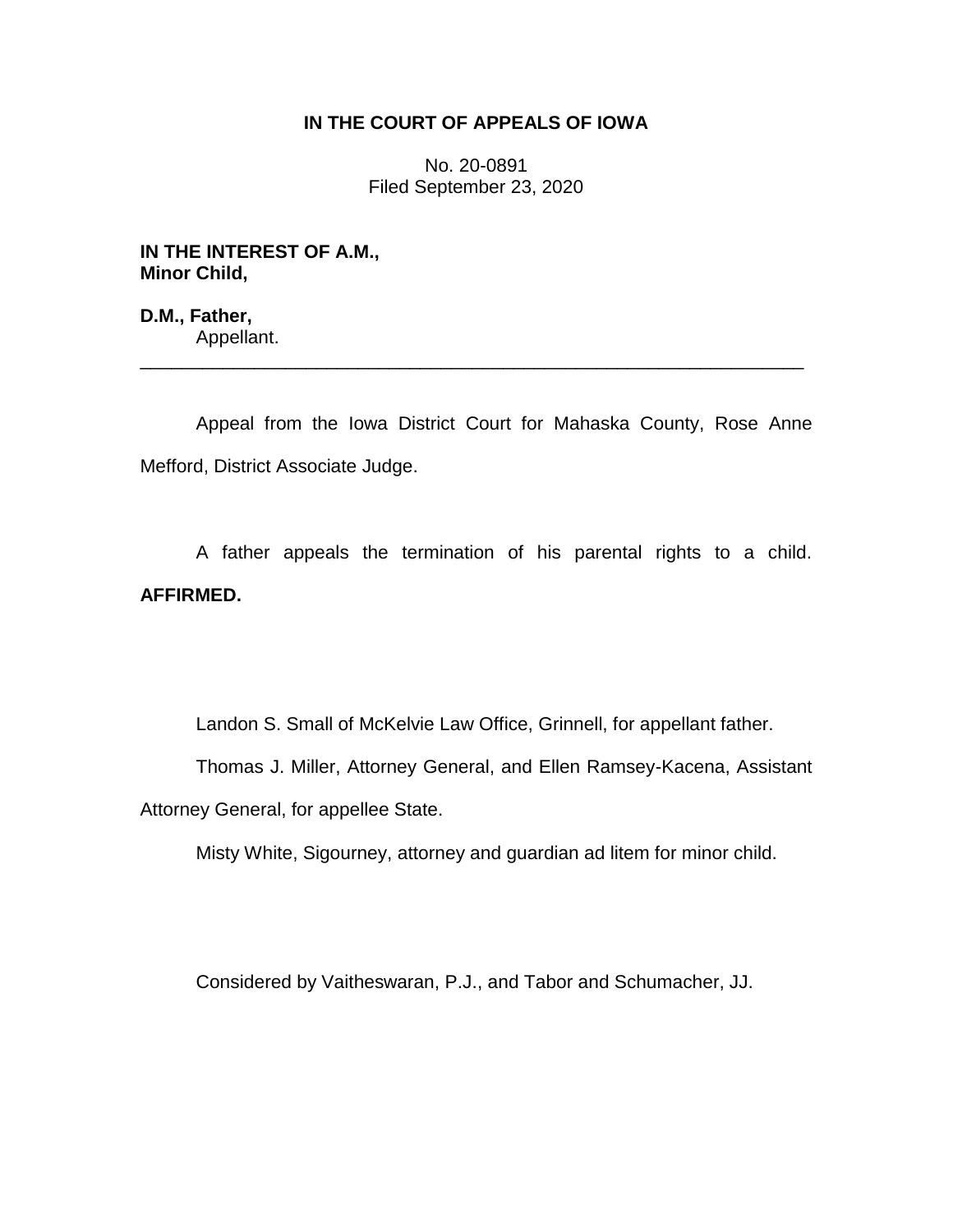### **VAITHESWARAN, Presiding Judge.**

A father appeals the termination of his parental rights to a child, born in 2018. He contends (1) the State failed to prove the grounds for termination cited by the district court; (2) termination was not in the child's best interests; (3) the district court should have invoked an exception to termination based on the bond he shared with the child; and (4) the district court should have afforded him additional time to achieve reunification.

#### *I. Grounds for Termination*

The district court terminated the father's parental rights pursuant to two statutory grounds. We may affirm if we find clear and convincing evidence to support either of the grounds. *See In re A.B*., 815 N.W.2d 764, 774 (Iowa 2012). We will focus on Iowa Code section 232.116(1)(h) (2020), which requires proof of several elements including proof the child cannot be returned to parental custody.

When the child was approximately eleven months old, the department of human services received a report that the child's father assaulted the child's mother.<sup>1</sup> The father was arrested that night. The State charged him with public intoxication, second-degree criminal mischief, several counts of child endangerment, and assault while participating in a felony. The criminal court entered a no-contact order, which was later modified to permit supervised visitation between father and child.

Within days, the child's mother disappeared. She was found dead in a river, of unknown causes. The father was still in jail.

 $\overline{a}$ 

<sup>&</sup>lt;sup>1</sup> Paternity was established after the episode.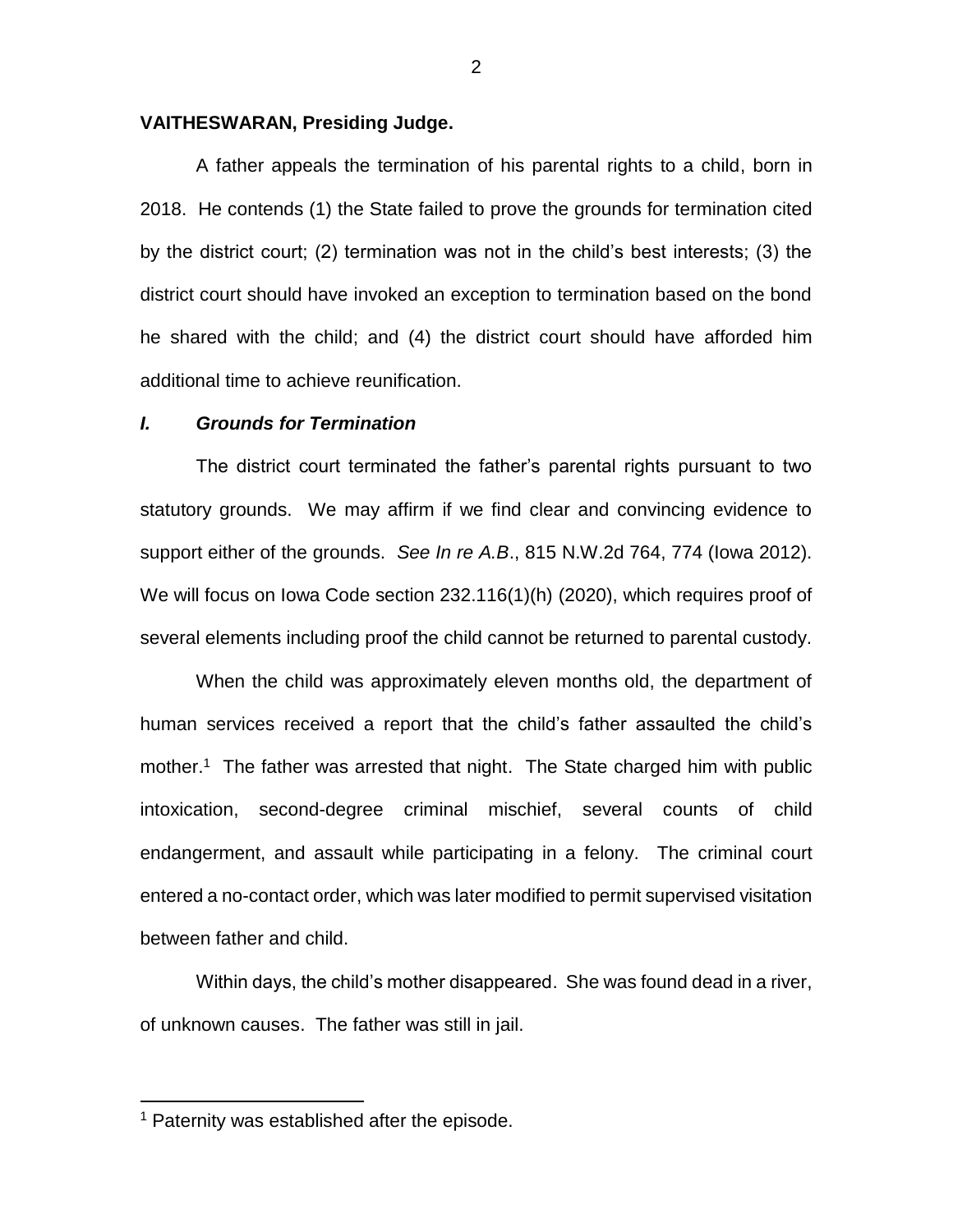The State applied to remove the child from parental custody. The district court granted the application and later adjudicated the child in need of assistance. The child was initially placed with relatives of the mother but was subsequently transferred to a relative of the child's half-siblings, where she remained through the balance of the proceedings.

The father was released from jail approximately three months after the child's removal. He did not immediately engage in substance-abuse or mentalhealth treatment. Although he was admitted into an inpatient-treatment program after the termination hearing, he did not expect to be discharged until a month after the termination hearing, and he lacked a place to live on his release. The department also reported that "[h]e continue[d] to have pending charges associated with the initiation of this service case."

The department case manager testified she could not send the child "home with [the father] today" because of "his housing situation," "concerns in regards to substance use," and concerns about his "[m]ental health and domestic violence." She opined, "Just overall, long-term stability would be a concern for the [d]epartment."

On our de novo review of the record, we conclude the State proved the elements of section 232.116(1)(h).

#### *II. Best Interests*

Termination must serve the child's best interests. *See* Iowa Code § 232.116(2). The child's guardian ad litem testified as follows:

I would just say that I don't doubt [the father's] loyalty and desire to be a father to his daughter. I don't think that that's the issue at all.... [W]hat I do doubt is [the father's] ability to be the father that [the child]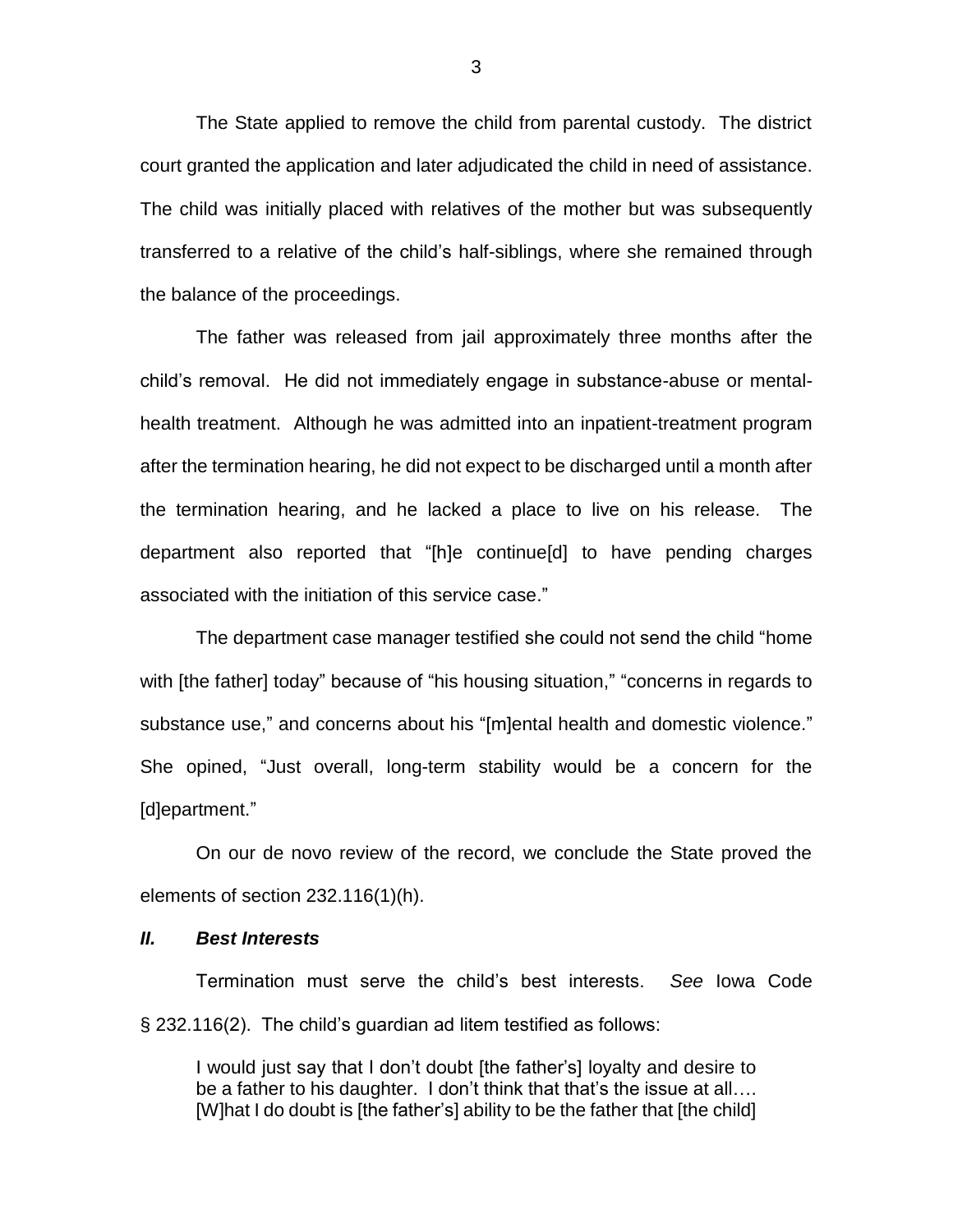deserves and the father that can protect her and keep her safe. . . . It's unrealistic that [the father] will be able to be a source of safety and support for [the child] in the near future.

On our de novo review we agree with this assessment. The father was simply not in a position to parent the child independently at the time of the termination hearing or in the imminent future. Because reunification would have compromised the child's safety, termination was in the child's best interests.

## *III. Exception to Termination*

Iowa Code section 232.116(3)(c) provides an exception to termination based on the parent-child bond. By its terms, the exception is permissive. Iowa Code § 232.116(3) ("The court need not terminate the relationship between the parent and child . . . .").

The father exercised supervised visitation with the child twice a week and, according to the case manager, those visits went well. The service provider who supervised visits testified the child knew "he's her dad," called him "Dada," and got "excited" when he came for face-to-face visits. $2$  Notwithstanding the bond they shared, we agree with the district court that, "[t]o return the child to the[ ] home at this time would subject the child to the following adjudicatory harms: father's lack of suitable housing [and] father's long history of substance abuse, instability and criminal behavior."

# *IV. Additional Time*

 $\overline{a}$ 

A court may "continue placement of the child for an additional six months." *Id*. § 232.104(2)(b). The case manager expressed concerns with granting the

 $2$  The face-to-face visits were changed to video chats in light of the COVID-19 pandemic.